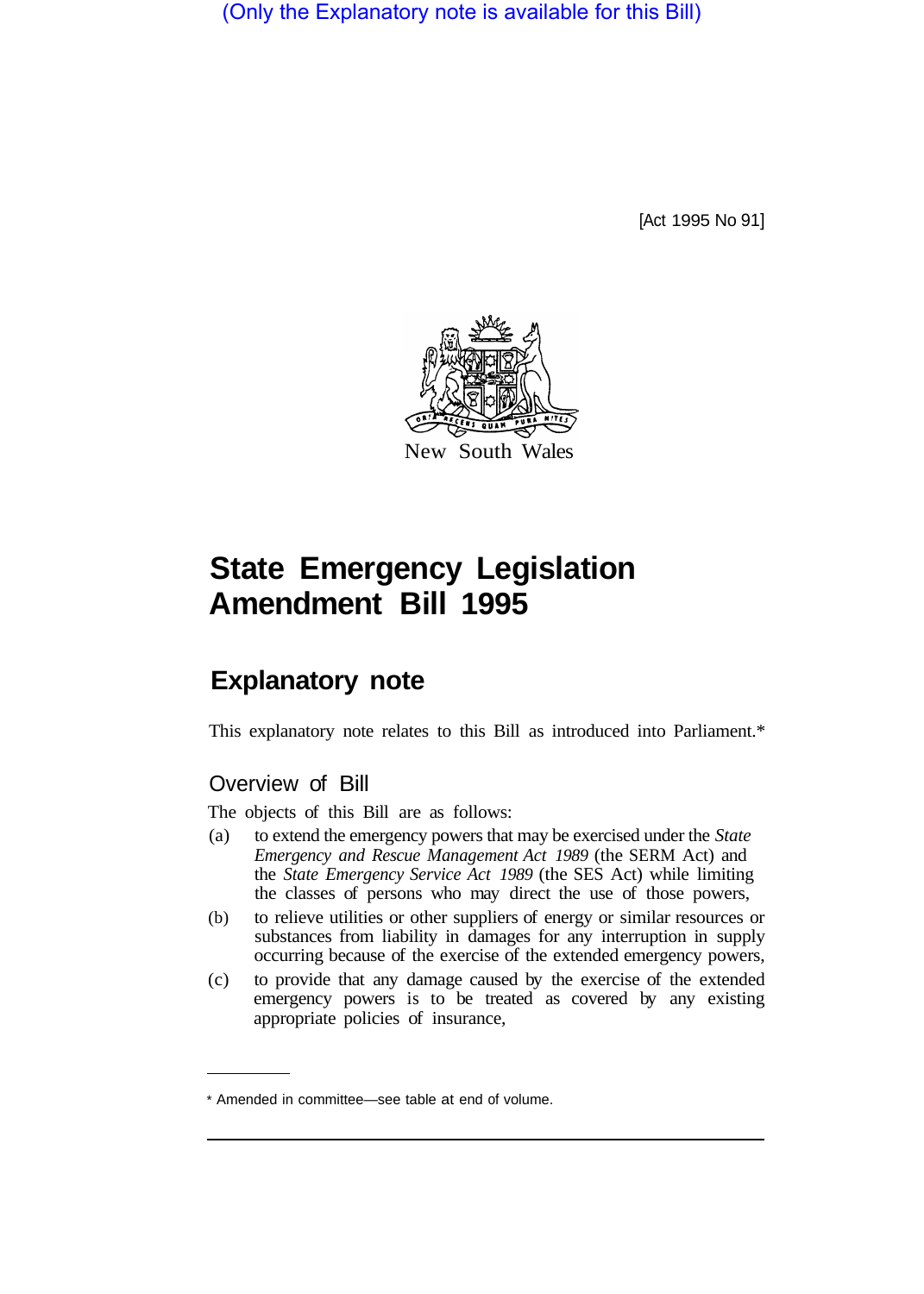Explanatory note

- $(d)$ to limit the definition of *rescue* under the SERM Act to the safe removal of persons and domestic animals, rather than any animals, and to make it clear that organisations concerned with animal welfare and rescue, such as the Royal Society for the Prevention of Cruelty to Animals, New South Wales, are not rescue units for the purposes of the Act,
- to provide that it is an offence for a person who is not a member of an  $(e)$ accredited rescue unit to display, drive or operate a rescue vehicle or rescue vessel without a reasonable excuse or lawful authority,
- $(f)$ to change the name of the State Rescue and Emergency Services Board to the State Rescue Board, to alter the composition of the Board and to enable the Minister for Emergency Services to appoint its Chairperson,
- to replace a mandatory obligation on the Minister for Emergency  $(g)$ Services to consult with the State Disasters Council concerning the exercise of the Minister's responsibilities under the SERM Act with a discretionary power under which the Minister may call meetings of, consult with and have regard to the advice of that Council in cases in which the Minister considers this to be appropriate,
- $(h)$ to enable the Minister for Emergency Services to appoint the Chairperson of the State Emergency Management Committee,
- to remove the requirement for the Director-General of the 'State  $(i)$ Emergency Service to be the Deputy State Emergency Operations Controller, to provide that the Governor may appoint that official on the recommendation of the Minister for Emergency Services and to require that the State Emergency Operations Controller and the Deputy State Emergency Operations Controller must be senior police officers,
- to replace requirements for the senior police officer stationed in a  $(i)$ district to be the District Emergency Operations Controller for the district and for the senior police officer stationed within a local government area to be the Local Emergency Operations Controller for the area with provisions permitting the Commissioner of Police to appoint a police officer of or above a specified rank to those positions,
- $(k)$ to replace a requirement for the State Emergency Service to provide executive support facilities for each District Emergency Management Committee and Operations Controller with a requirement that that support be provided by the Police Service,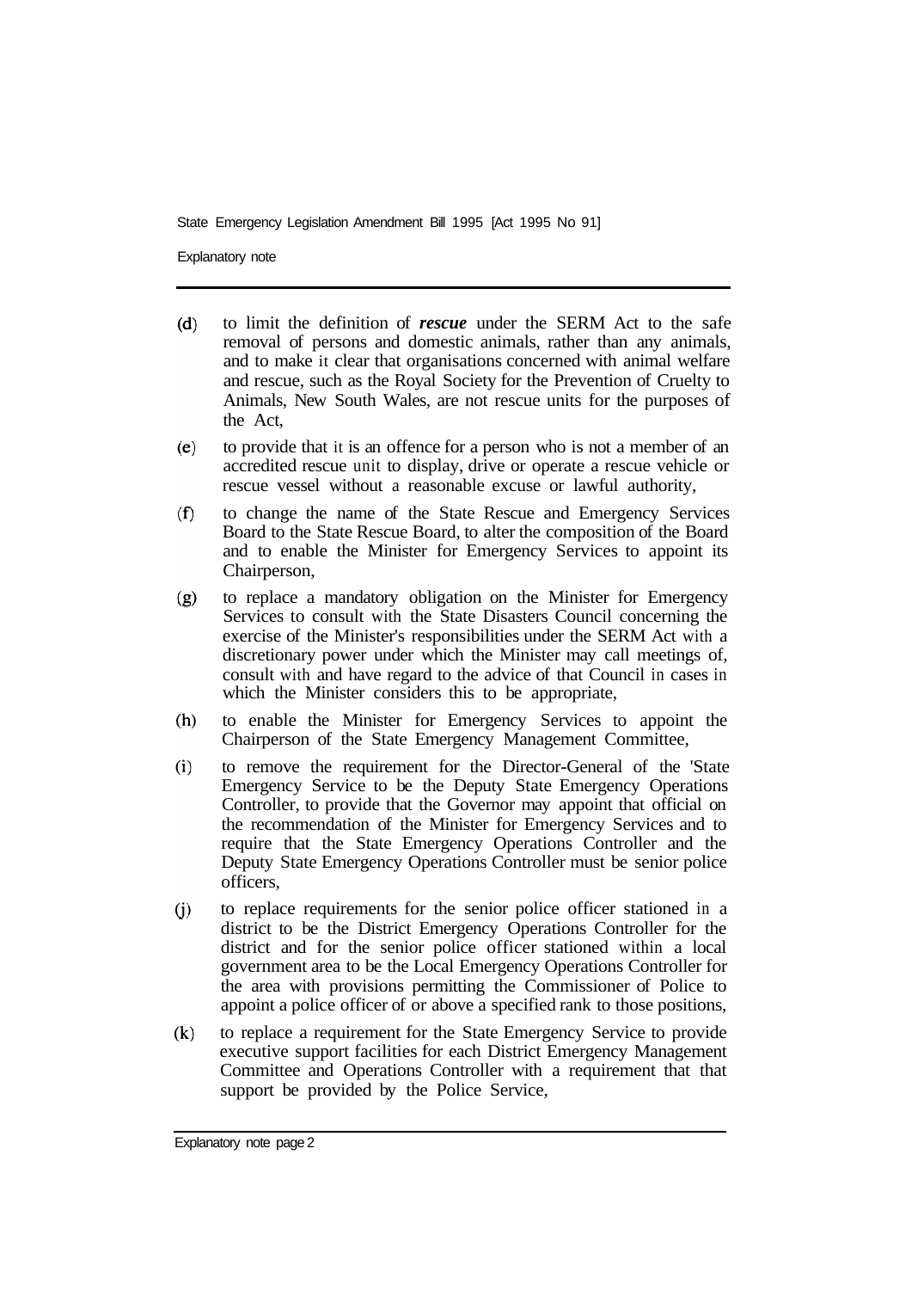Explanatory note

- (l) to remove any suggestion that it is obligatory for a council of a local government area to nominate an officer of the State Emergency Service as its representative on and, accordingly, as Chairperson of, the Local Emergency Management Committee for its area,
- (m) to enact other provisions of a minor, consequential or ancillary nature and amendments by way of statute law revision,
- (n) **to** make consequential savings and transitional provisions.

## Outline of provisions

**Clause 1** sets out the name (also called the short title) of the proposed Act.

**Clause 2** provides for the commencement of the proposed Act on a day to be proclaimed.

**Clause 3** gives effect to the amendments to the *State Emergency and Rescue Management Act 1989* as set out in Schedule 1

**Clause 4** gives effect to the amendments to the *State Emergency Service Act 1989* as set out in Schedule 2.

## **Schedules**

#### **Schedule 1 Amendment of State Emergency and Rescue Management Act 1989**

#### **Extension of emergency powers**

**Schedule 1 [19]** provides for an extension of the kinds of directions that may be given by the Minister for Emergency Services or an emergency services officer authorised by the Minister to preserve life or property in a state of emergency. These powers include the giving of directions for:

- the closure of any street or other thoroughfare or any other public or private place in an emergency area
- the pulling down, destruction or shoring up of walls or premises that have been damaged or rendered insecure in an emergency area
- the shutting off or disconnecting of the supply of energy-related or other substances in or from any main, pipeline, container or storage facility in an emergency area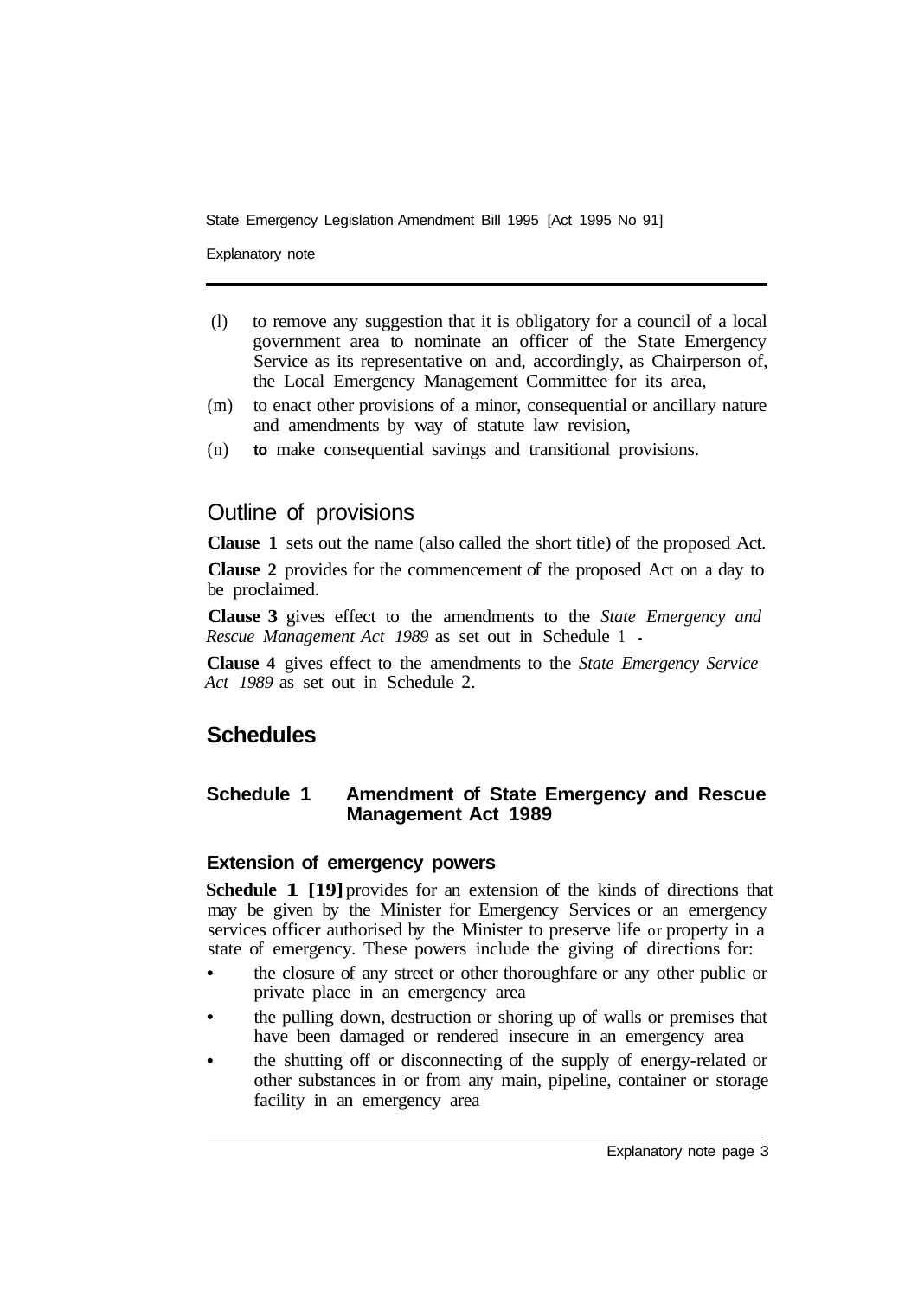Explanatory note

- the shutting off or disconnecting of the supply of gas or electricity to any premises in an emergency area
- the taking possession of, or removal or destruction of any material or thing in an emergency area that may be dangerous to life or property or that may interfere with the response of emergency services to an emergency.

This item empowers the Minister or an emergency service officer to require persons who control or supply energy-related or other substances to shut down or disconnect supplies, and provides that suppliers, acting on directions, are not liable for damage caused by any interruption of supply arising from the operation of the provision. The item also empowers persons to enter premises (which includes land, buildings or vehicles) to carry out functions in accordance with directions in a state of emergency.

**Schedule 1 [17]** restricts the categories of emergency service officers who may direct the use of the extended emergency powers, and makes consequential amendments to definitions. **Schedule 1 [18]** is a consequential amendment.

**Schedule 1 [34]** contains provisions similar to those set out in Schedule 1 [19] to cover actions by a senior police officer acting in the case of an actual or threatened emergency to protect persons from injury or death. **Schedule 1 [31]–[33]** make consequential amendments.

**Schedule 1 [35]** provides that damage to property caused by emergency services officers at an emergency or threatened emergency in the exercise of their functions is to be treated as damage by the event that constitutes the emergency for the purposes of any insurance policy.

Similar amendments, referred to below, are made to the SES Act by Schedule 2 in relation to the exercise of emergency powers by the Director-General of the State Emergency Service and emergency officers acting under that Act.

#### **Accreditation of animal welfare organisations not required**

**Schedule 1 [1]** makes it clear that the SERM Act applies to the rescue of domestic animals only and not to all animals. **Schedule 1 [29]** provides that organisations specialising in animal welfare and rescue are not rescue units within the meaning of the SERM Act. Accordingly, such units do not require accreditation under the Act.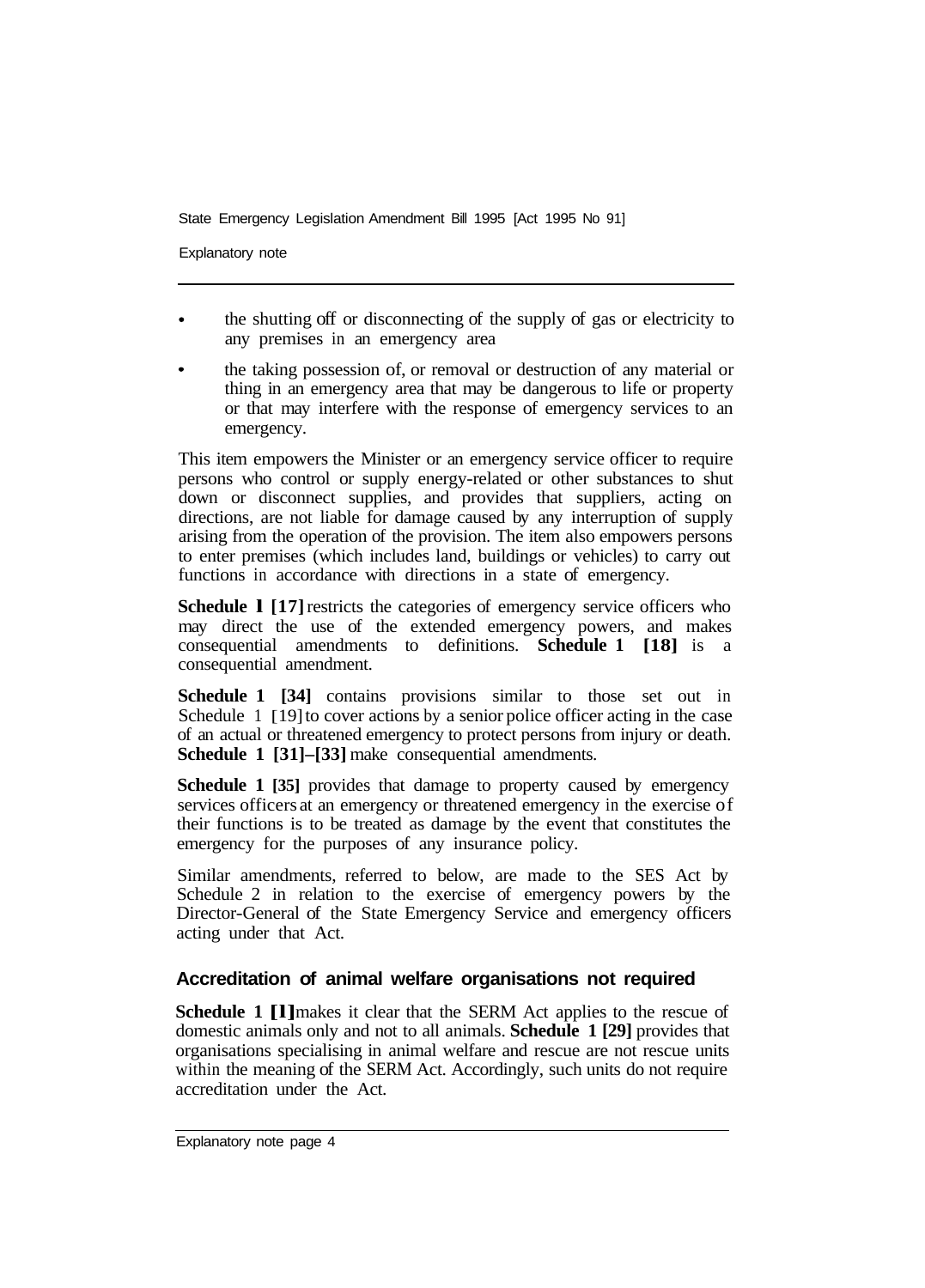Explanatory note

#### **Operation of rescue vehicles without accreditation**

**Schedule 1 [28]** defines a rescue vehicle (which includes a vessel) and **Schedule 1 [30]** provides that it is an offence for a person who is not a member of a rescue unit accredited under the SERM Act to display, drive or operate a rescue vehicle without a reasonable excuse or lawful authority.

#### **State Rescue Board**

The proposed Act changes the name of the State Rescue and Emergency Services Board to the State Rescue Board. **Schedule 1 [2] and [3]** make provision as to this.

**Schedule 1 [20]** increases the membership of the Board from 7 to 8 members, the additional member being, as provided for by **Schedule 1 [26],**  the Chairperson of the Volunteer Marine Rescue Council of New South Wales. **Schedule 1 [37]** makes a consequential adjustment of the quorum required for meetings of the Board.

**Schedule 1 [24] and [25] make amendments, by way of statute law revision,** relating to the membership of the Board.

**Schedule 1 [21]** and **[22]** remove requirements for the State Emergency Operations Controller and the Deputy State Emergency Operations Controller to be the Chairperson and Deputy Chairperson of the Board. **Schedule 1 [27]** provides that the Minister may appoint any member of the Board to be its Chairperson. **Schedule 1 [23]** replaces a requirement for the State Commander of the Police Service to be a member of the Board with a requirement that a member of the Police Service Senior Executive Service must be a member of the Board. (The present State Commander of the Police Service, who is the State Emergency Operations Controller, holds a position on the Board in the latter capacity. The current appointment of the State Commander is saved by a provision set out in **Schedule 1 [39].)** 

#### **State Disasters Council**

**Schedule 1 [4]** removes the mandatory obligation on the Minister for Emergency Services to consult with, and have regard to the advice of, the State Disasters Council in connection with the exercise of the Minister's responsibilities under the SERM Act and provides instead that the Minister may call meetings of, consult with, and have regard to the advice of, that Council when the Minister thinks that this is appropriate.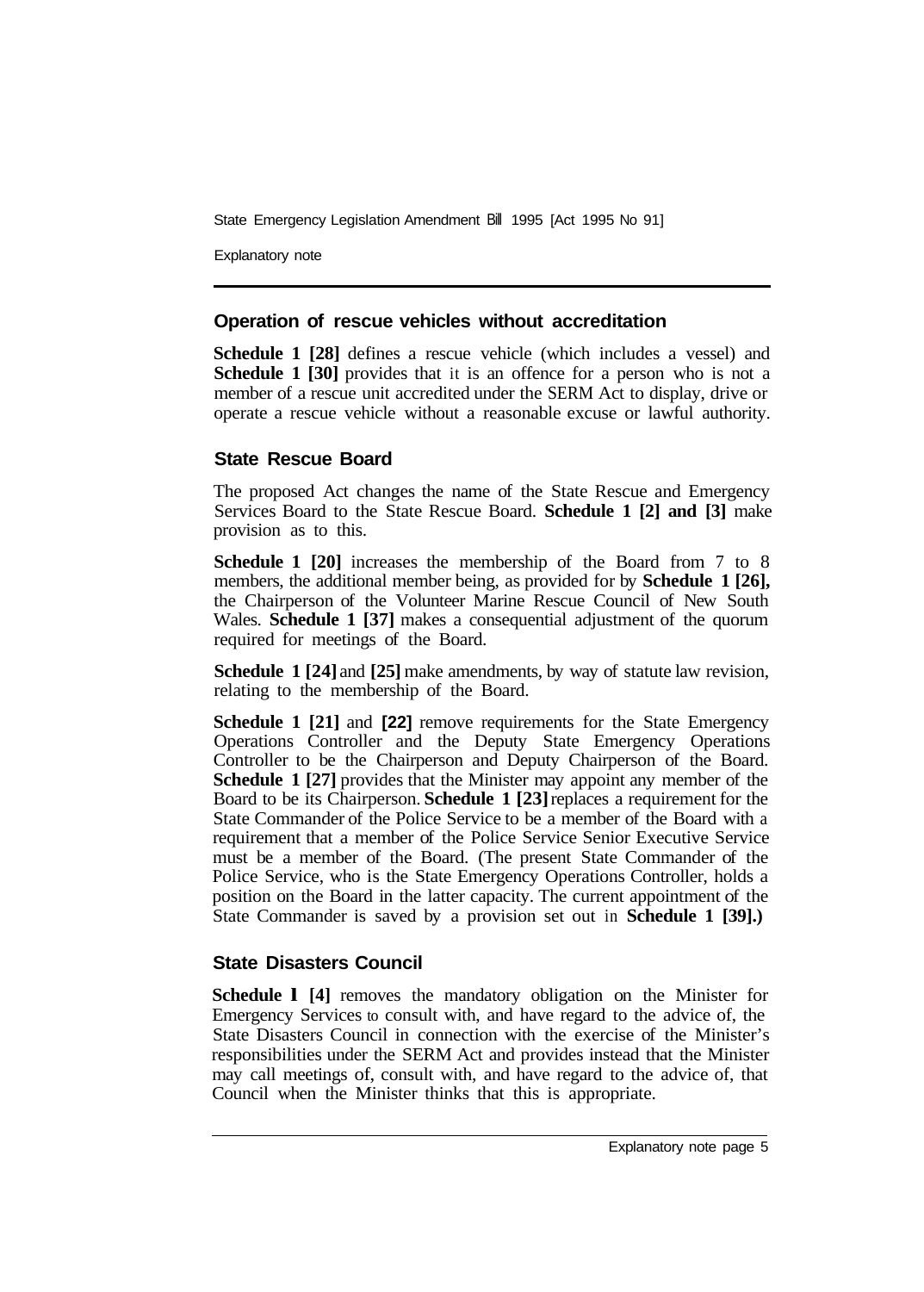Explanatory note

#### **Chairperson of State Emergency Management Committee**

**Schedule 1 [5]** removes the requirement for the State Emergency Operations Controller to be the Chairperson of the State Emergency Management Committee. **Schedule l [6]** provides for the appointment of the Chairperson of the Committee by the Minister for Emergency Services from among its appointed members.

#### **State Emergency Operations Controller and Deputy State Emergency Operations Controller**

**Schedule 1 [7]** provides for the appointment of a Deputy State Emergency Operations Controller by the Governor on the recommendation of the Minister for Emergency Services in place of the Director-General of the State Emergency Service.

**Schedule 1 [8] requires the Minister for Emergency Services to consult with** the Minister for Police before recommending persons for appointment as State Emergency Operations Controller or Deputy State Emergency Operations Controller. The item also requires that the person appointed as the State Emergency Operations Controller must be the Commissioner of Police or a member of the Police Service Senior Executive Service and that the Deputy State Emergency Operations Controller must be a member of the Police Service Senior Executive Service.

**Schedule 1 [9]** omits the requirement for the Director-General of the State Emergency Service to be the Deputy State Emergency Operations Controller and that item and **Schedule 1 [10]** and **[36]** make consequential amendments.

**Schedule 1 [11]** omits a requirement for the State Rescue Board to provide the State Emergency Operations Controller with staff and facilities for the State emergency operations centre.

#### **District Emergency Operations Controllers and Local Emergency Operations Controllers**

**Schedule 1 [12]** and **[16]** enable the Commissioner of Police to appoint a police officer of a specified rank stationed within a district to be the District Emergency Operations Controller for the district and a police officer stationed within a local government area to be the Local Emergency Operations Controller for the area in place of the current requirements for those offices to be filled by the senior police officer in the district or area.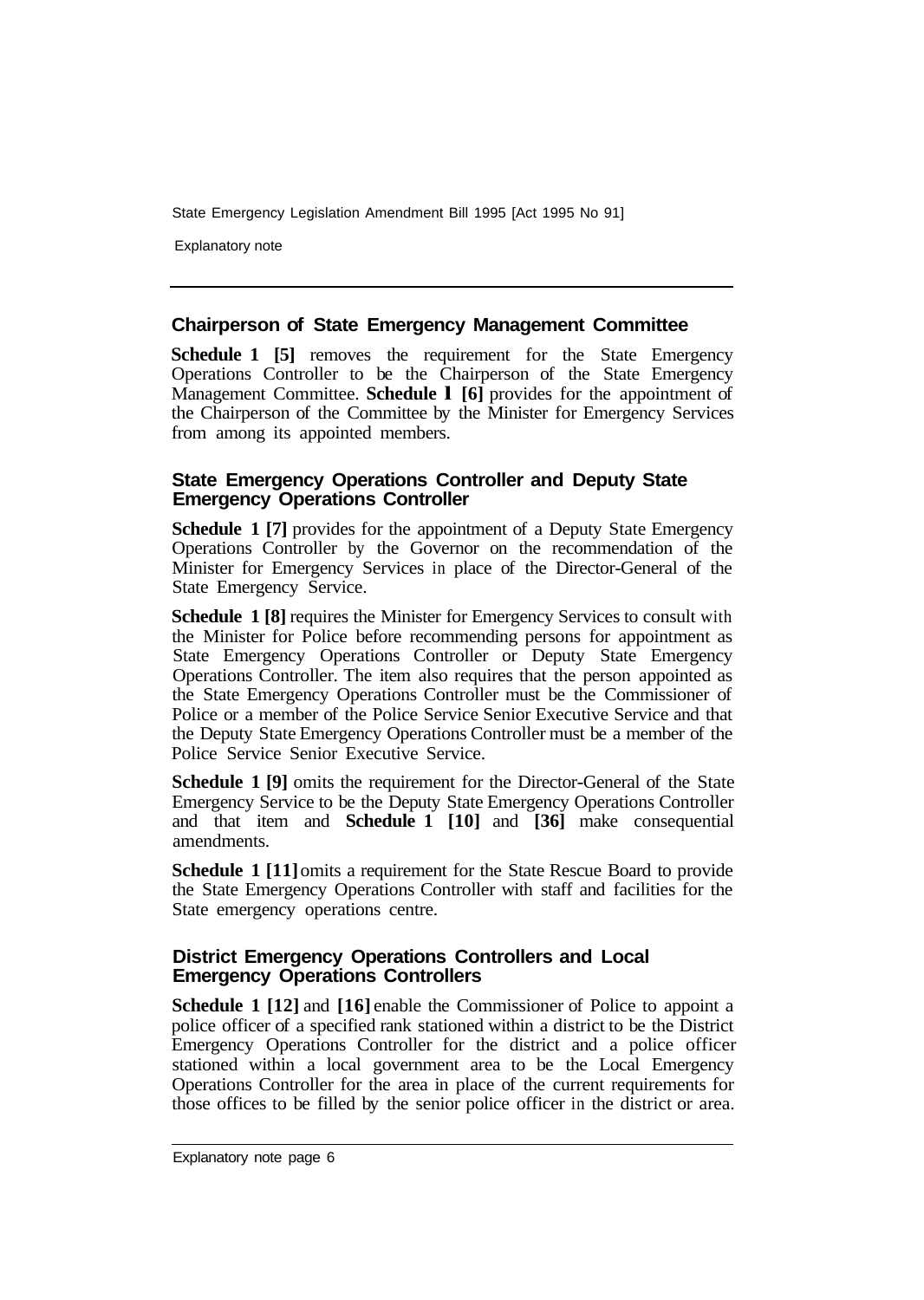Explanatory note

#### **Executive support for District Emergency Management Committees and Operations Controllers**

**Schedule 1 [13] requires the Police Service to provide executive support** facilities for each District Emergency Management Committee and District Emergency Operations Controller in place of the State Emergency Service. **Schedule 1 [14]** makes an amendment by way of statute law revision.

#### **Local Emergency Management Committees**

**Schedule 1 [15]** omits a provision stating that a council of a local government area may appoint an officer of the State Emergency Service as Chairperson of the Local Emergency Management Committee for the area. This provision has created some difficulty in view of the fact that another provision within the same section provides that a Local Emergency Management Committee is to consist (among others) of

*(a) a senior representative of the council of the relevant local government area nominated by that council, who is to be the Chairperson of the Committee.* 

#### **Savings and transitional provisions**

**Schedule 1 [39]** inserts various savings and transitional provisions in Schedule 4 to the SERM Act as a consequence of amendments referred to above. **Schedule 1 [38]** makes a consequential amendment to that Schedule.

#### **Schedule 2 Amendment of State Emergency Services Act 1989**

#### **Extension of emergency powers**

**Schedule 2 [4]** provides for an extension of directions that may be given by the Director-General of the State Emergency Service or a senior emergency officer authorised by the Director-General to preserve life or property in an emergency. These powers involve the giving of directions for:

- the shutting off or disconnecting of the supply of energy-related or other substances in or from any main, pipeline, container or storage facility in an emergency area
- the shutting off or disconnecting of the supply of gas or electricity to any premises in an emergency area